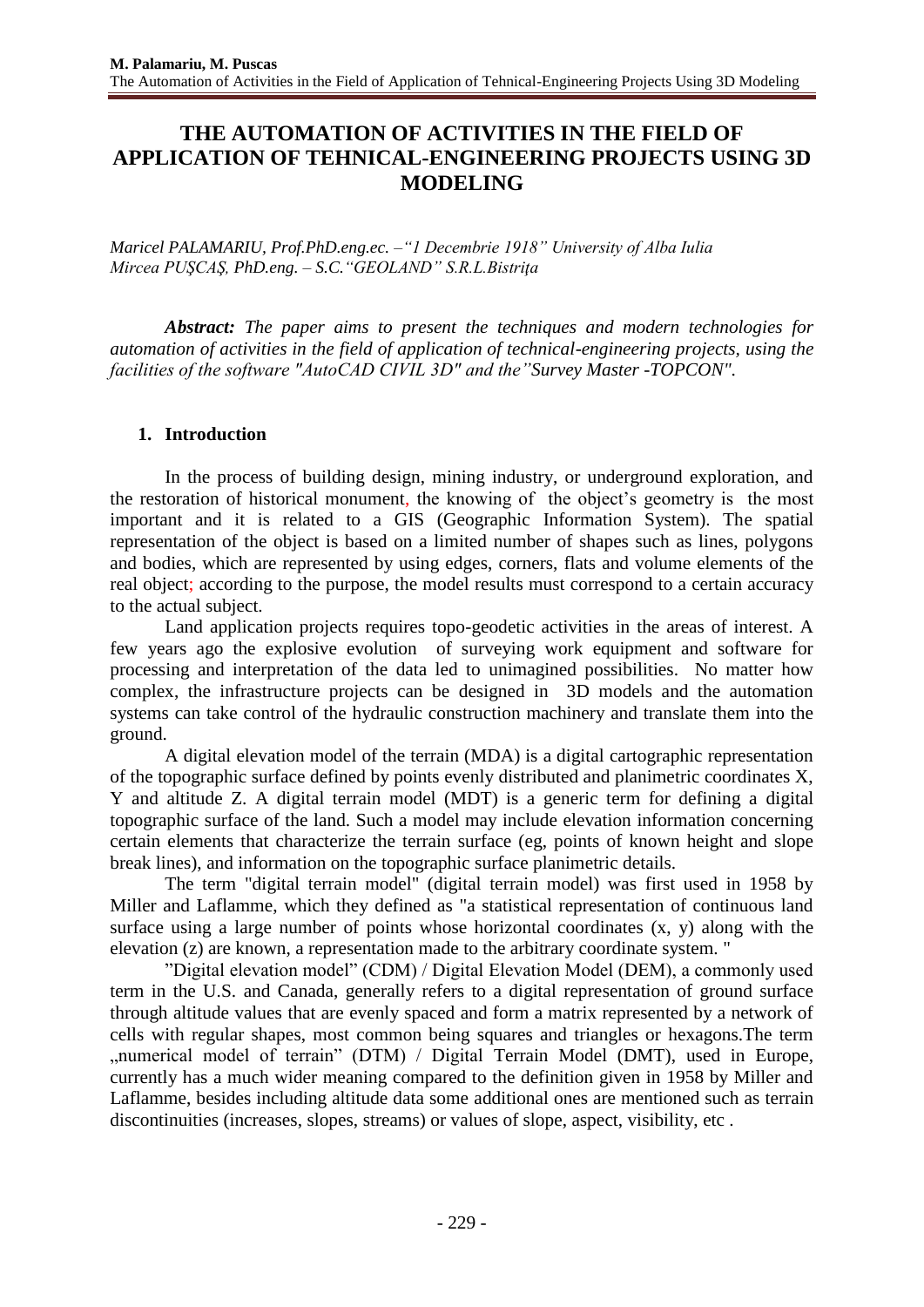## **2. Execution stages of MNT**

Developing a numerical model of the land and its future use involves the following steps: -DTM generation : data acquisition and model building ;

- Handling MNT : correction of errors and possibility of updating the model, filtering operations , combining multiple sources or models from different periods , the transformation model structure (TIN - raster and the reverse) ;

-MNT interpretation : the model's analysis and extraction of useful information ; - View MNT : rendering of MNT ( representations 2D, 3D , animation, etc. . ) , Closely related to the previous stage ;

- MNT operation : developing specific applications for the desired range . Using 3D models of the infrastructure work is more than beneficial, it provides increased automation for the drawing projects and the calculating stage. Making a 3D model of an infrastructure project is done basically in two phases:

- Developing a digital terrain model which will run the existing infrastructure project ; - Making 3D model of infrastructure project in conjunction with the digital terrain model .

Any infrastructure project is done mainly on the basis of topographic measurements made for this purpose .

The initial position of the land is found in specialty literature as the Original Ground Level ( OGL ) or Existing Ground Level ( EGL ) and obtaining a digital model for OGL will allow you not only to build a 3D model of infrastructure project for the existing land but also will allow you to provide an ongoing analysis of changes in the construction of the projected objective , namely calculating volumes .

The OGL digital surveying is done either using classical - total stations , GPS, or using LIDAR system , which can provide the direct digital model .

In case conventional technology will be used for measuring , the next steps are also known , namely:

- Establish support network and lifting ;

- Raising the details ( data acquisition ) ;

- Data processing and digital model construction .

In order to obtain a digital model according to reality, attention will be paid to obtain all the details of elevation , all the points that in literature are named "breaklines".

#### **3 . The use of Specialized Software products**

Once all the details have been collected, we can move to the following step: the switching to digital model construction using specialized software for topographical activities, for example the product ' Survey Master "( company TOPCON ) or CAD programs , namely " Auto CAD Civil 3D ", which will convert the model of the terrain in their specific format.

#### **3.1. Using the software product AutoCAD Civil 3D**

AutoCAD Civil 3D can be used for graphical representation of the plan and to create digital elevation model of the terrain. The facilities of the program are extremely high and it offers virtually unlimited possibilities. This software solution creates models that facilitate script analyzes; both in the preliminary stages of the project and the improvement of the performance and the cost appraisal of the project, both during construction phase and in the running phase (Fig. 1).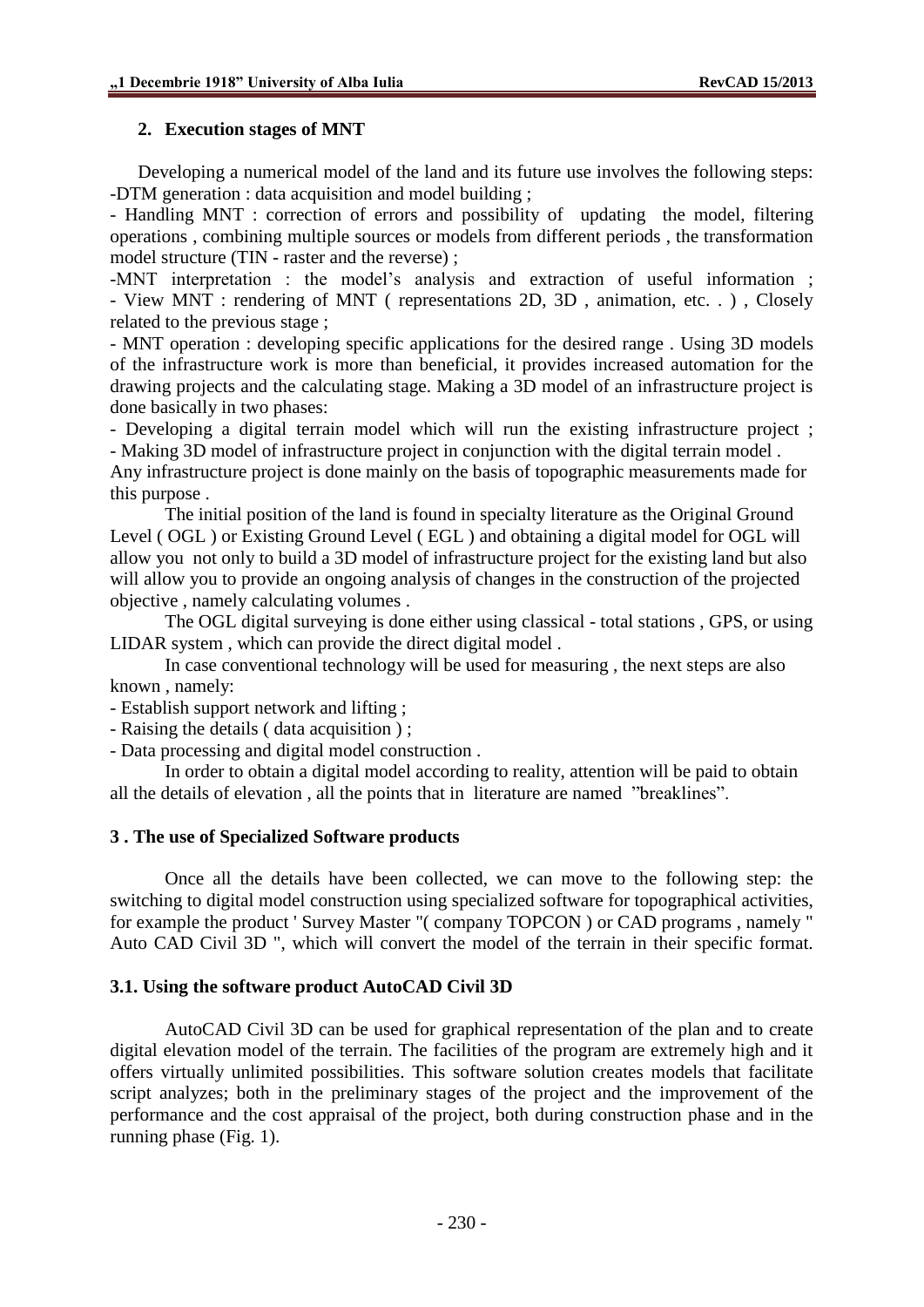

Fig.1 Printscreen of AutoCAD Civil 3D

The steps to achieving a digital model using AutoCAD Civil 3D are: -Opening a new project;

- Import points;
- Drawing in 3D polylines the boundaries of the studied area and the breaklines;
- Making digital model (Figure 2).



Fig.2 The digital model of a stone pit

Once the digital terrain model has been made, the following step is the construction of the infrastructure 3D model. The construction of a 3D model is a very laborious process and requires several steps, depending on the particularities of each project. During the process, specific issues can be differentiated that can be resolved on the basis of measurements and processing in the CAD environment, such as topographic problems, 2D and 3D analysis and design problems of communication.

# Topography

Since the functions for the exploitation of the topographic data are fully integrated in AutoCAD Civil 3D , you can have an integrated working environment for all tasks required for direct import of raw survey data , reducing errors by using the method of least squares, editing of survey observations , automated creation of planimetric detail and relief etc. and what is most important , the results - points planimetric details and surfaces - can be used throughout the design process .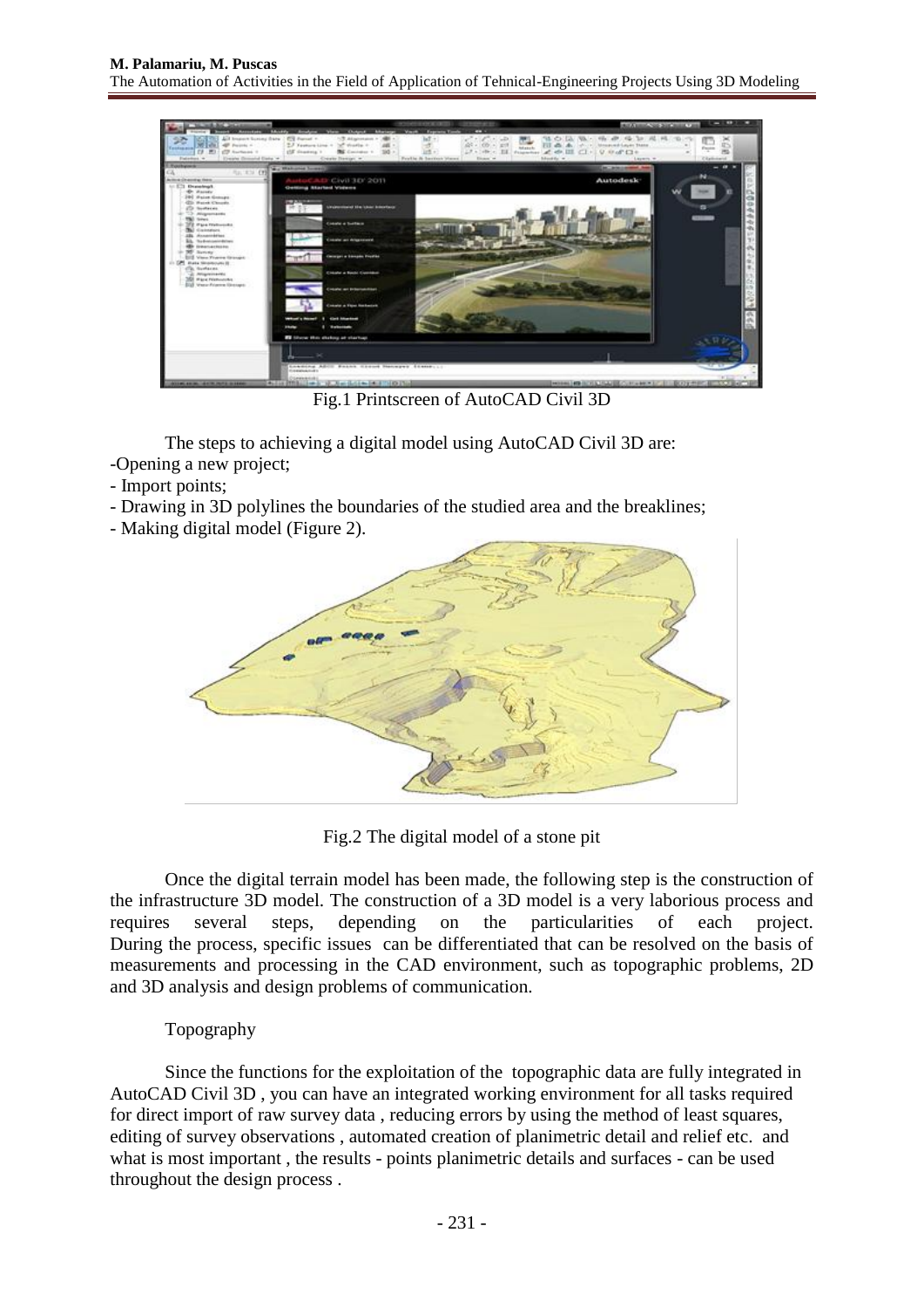#### Surfaces

Surfaces can be achieved in traditional survey data such as points and linear discontinuities form field . Surface simplification tools enable the use of large data sets , such as the integration of aerial photogrammetric images in digital elevation models . Also, you can view the surface as contours or triangles , or generate complex analysis mapping elevation and slope . One can also view water drainage area studies and books digitally drainage basins . It also can be used as a reference surface to generate profiles, sections , plans of the earthworks and objects represented in 3D technology.

Calculating the volume of the embankment. The average projected surface method represents a software solution that allows the evaluation of the quantities of earth occupied by the buildings in a shorter time.

The Toolbox used for the communication lines' specialized design. The specific design tools for the infrastructure provide a more efficient design of roads and highways. You can build interactive models of intersections of roads, which is updated dynamically.

The CAD software presents drawing standards to control many aspects of the form and content of drawing, colors, linetypes, contour increments, labeling and many other functions that are fully controlled by styles.

AutoCAD Civil 3D includes geospatial analysis functions and digital cartographic production necessary for the engineering work processes . It is possible to analyze spatial relationships between drawing objects .It can also retrieve or create new information by super impositionning two or more topologies . The generation and use of a buffer zone created at a certain distance from the other entity is performed in order to select the entities containing therein. Also , you can create detailed maps using geospatial information publicly available .

## **3.2.The usage of the "Survey Master" software product**

The product Survey Master is the CAD solution of the company TOCON and has the both components: traditional drawing tools - layers, points, lines and so on, and automatic construction opportunities geometric elements: COGO functions, alignments, sections, etc.



Fig.3 Print Screen of Survey Master screen

Besides the drawing functions, the program application can be used for topographic calculations. Note that Topcon has recently integrated all software applications into one: Magnet Office.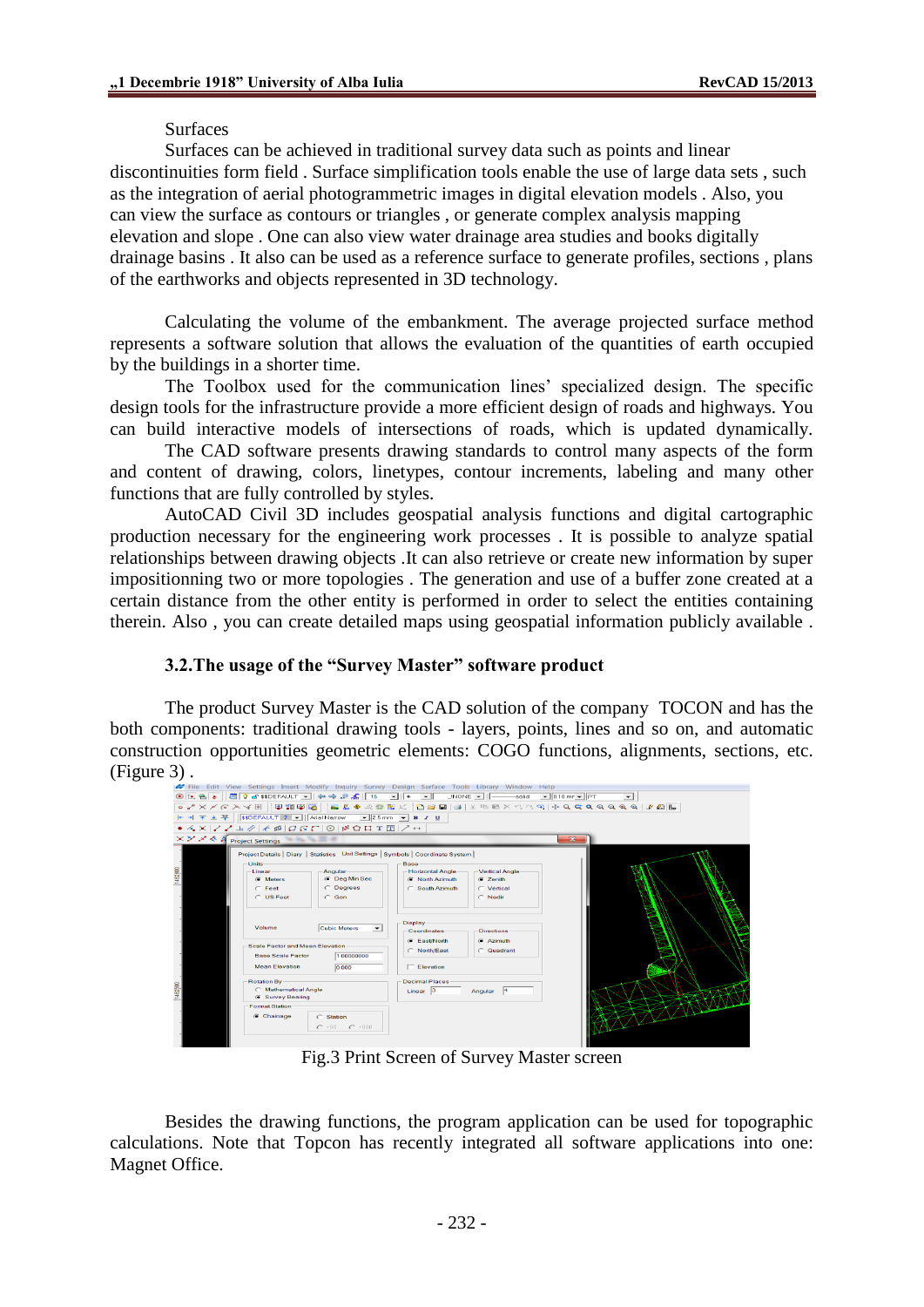## **3.3. The practical use of the "AutoCAD Civil 3D" and "Survey Master" software**

In principle, based on geometric elements provided by the designer (peaks of alignments, types of standard sections, etc..) using the functions offered by the 3D CAD software solution we can proceed to the construction of the projected model.

The AutoCAD Civil 3D provides functions for constructing the alignments (Fig. 4), the longitudinal profiles (Fig. 5) and cross sections (Figure 6).



Fig. 4 . Construction of alignments



Fig. 5. Construction of longitudinal profiles



Fig. 6. Construction of cross sections

The 3D model is then built based on the section that will apply on the geometric elements horizontal - vertical alignments respectively - designed longitudinal profile (Fig. 7) .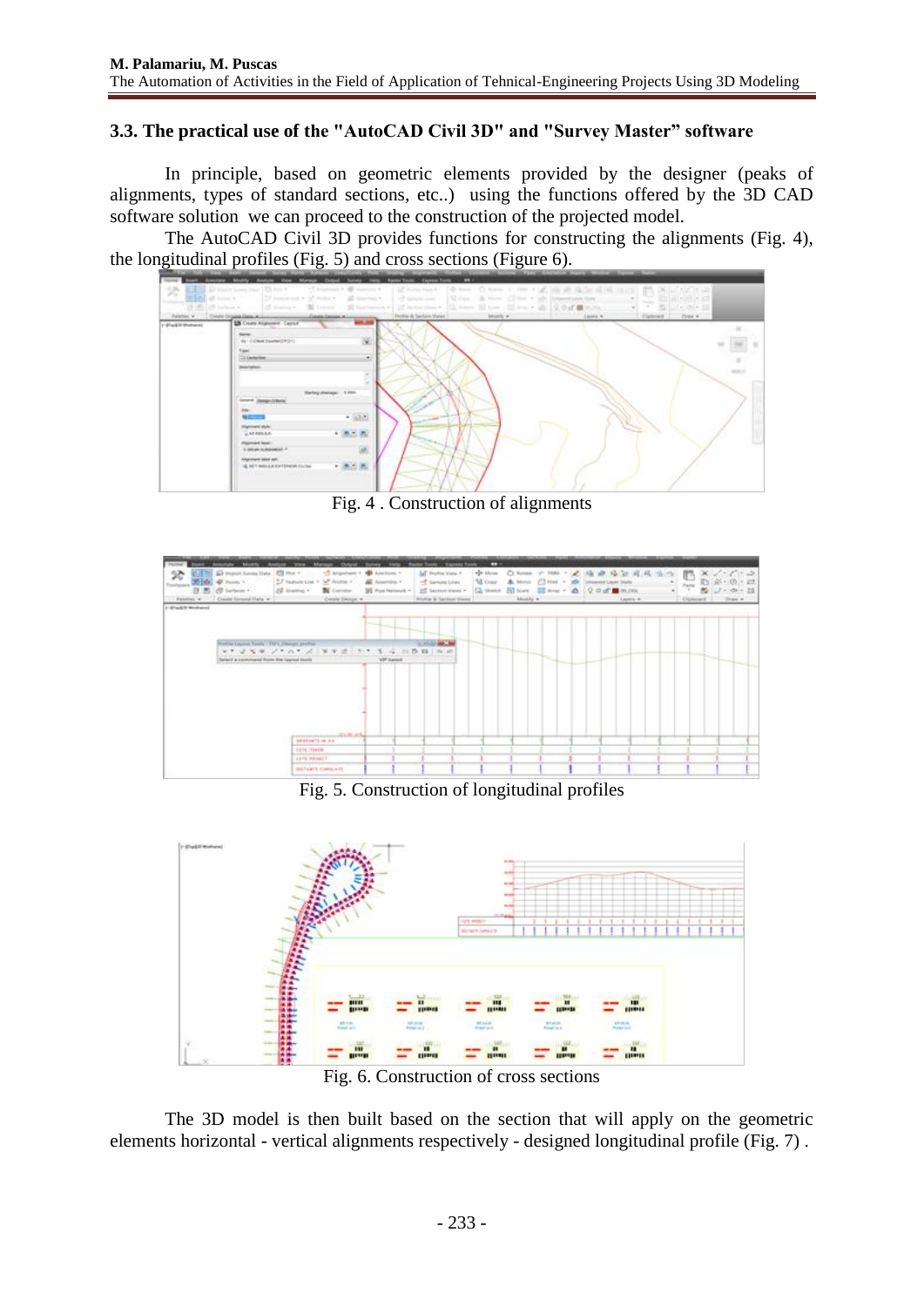

Fig. 7. Construction of cross sections

No matter which software we will use, we will obtain spectacular 3D models(fig.8).



Fig. 8. Construction of Spatial Patterns

3D digital models constructed can be used successfully in terms of efficiency, to: • Automatic generation of coordinates needed to draw the buildings (Figure 9).



Fig. 9. Automatic generation of characteristics coordinates

• Loading 3D models directly into the surveying instruments (GPS or total stations) and their use for stakeout(Figure 10).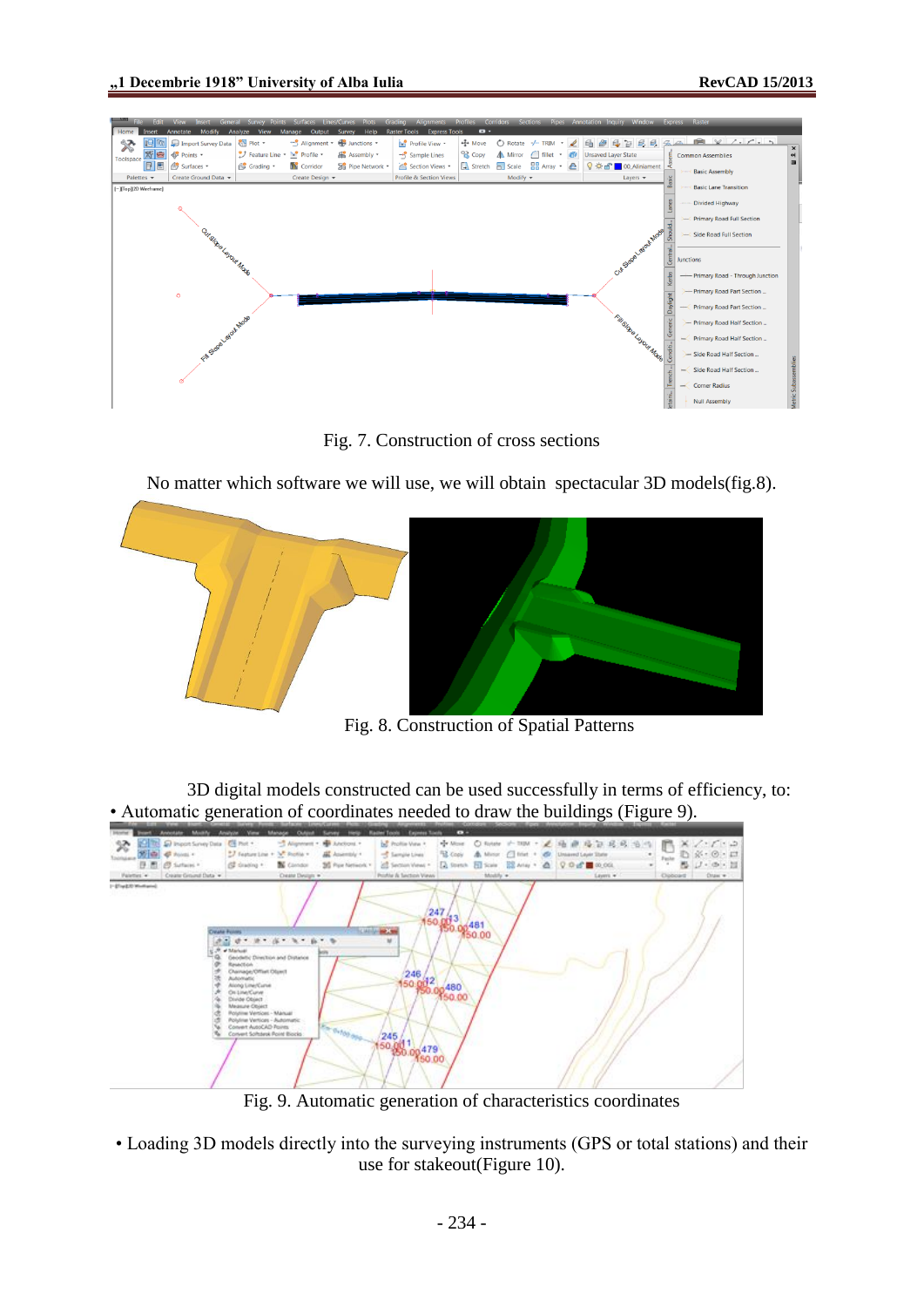

Fig. 10. Loading 3D models directly surveying instruments

Loading the special device models in automation of heavy machinery (bulldozers, excavators, etc.) and their use for control in order to carry out infrastructure projects (fig. 11, 12, 13).



Fig. 11. Machines equipped with GPS technique (automatic control)



Fig. 12. Loading 3D models directly in routing tools